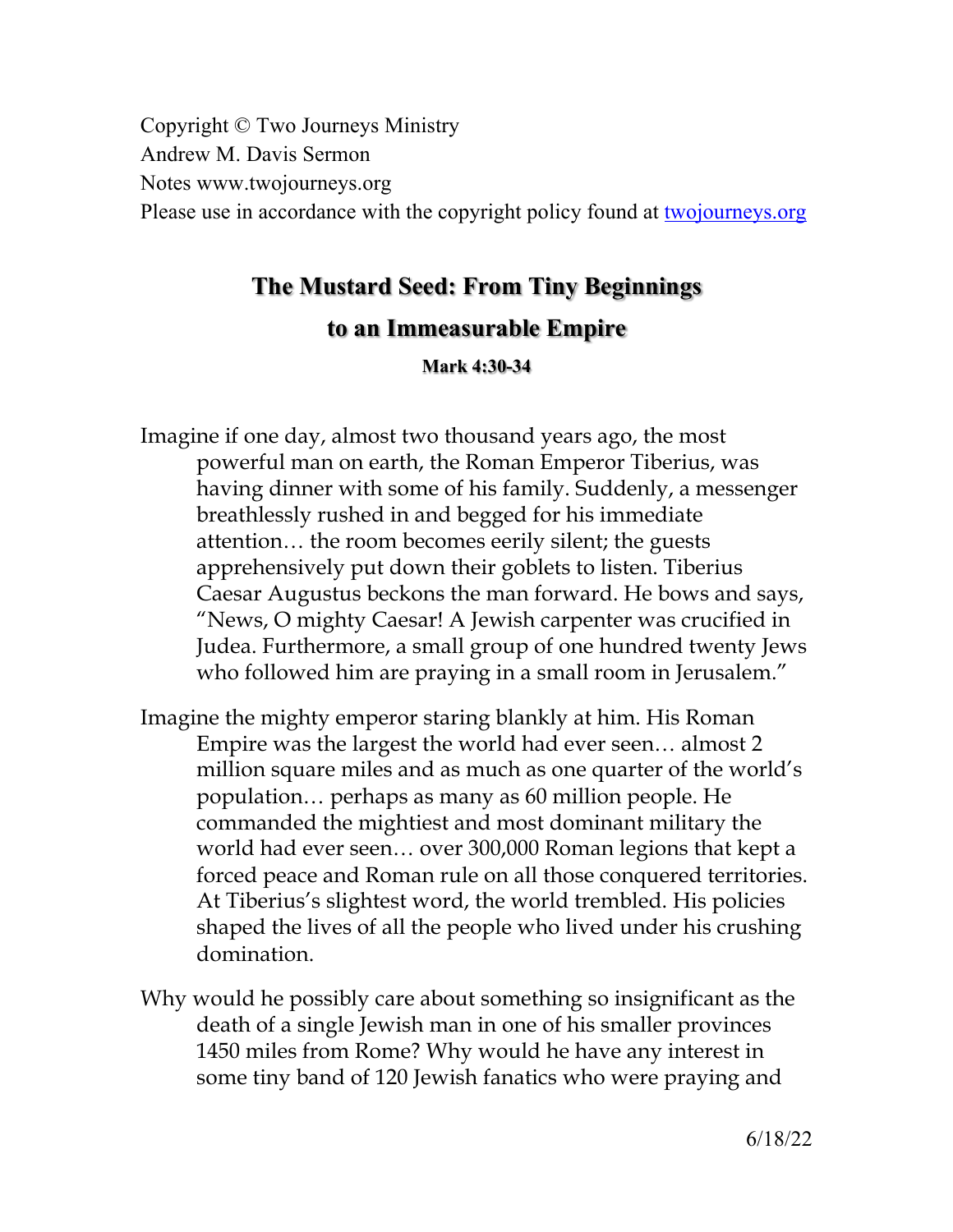waiting in some shabby second-story room in some dusty city in the far east?

- Yet from that tiny beginning, from a small black granule called a mustard seed, has spread a mighty kingdom that will outlast every human empire. From a microscopic beginning has come vast, immeasurable glory. That's what today's parable is about.
- Jesus' death was the mustard seed… as were the sacrifices of all his courageous servants to advance the gospel step by step from Jerusalem, through Judea and Samaria, to the Gentile worlds north, south, east, and west from Jerusalem. Mustard seed after mustard seed dying and causing growth. All of that mysteriously building a spiritual kingdom of genuinely converted souls.
- Within three short centuries, Christianity would explode from the upper room in Jerusalem to conquer spiritually the mighty Roman Empire. So vast and powerful and rapid was that spread that a Roman Empire, Constantine, declared himself to be a worshiper of that Galilean carpenter, Jesus.
- But King Jesus had much bigger designs than the confines of the Roman Empire and the limits of a few centuries. The Kingdom of God has grown in every generation, vast, hidden, powerful, eternal life and growth. So vast that it is almost inconceivable how big his kingdom really is.
- Today's parable predicted that staggering stunning glorious earthshaking growth. The Parable of the Mustard Seed
- Simply put, the lesson of this parable is this: the kingdom of God starts small and grows large. So, as Zechariah 4:10 teaches, "Do not despise the day of small things."
- I. The Context: Mark 4's Series of Parables
- Mark 1-3: overwhelming crowds, crushing, pressing in… attracted by Jesus' stunning power over disease, demons and death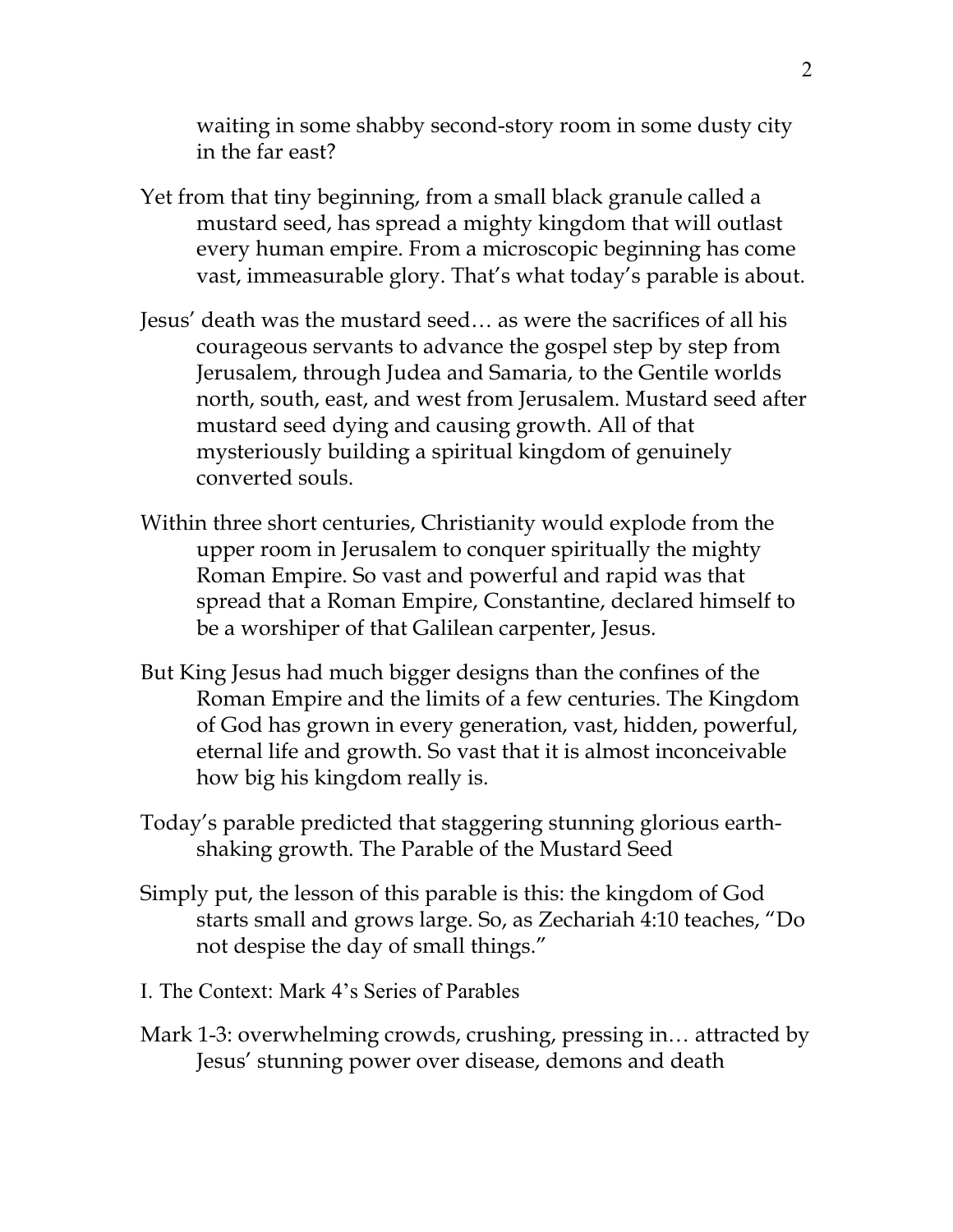- BUT very few were genuinely converted; very few were there for the true food of the Word, with hearts on fire for Christ, entering the Kingdom of God by faith
- To make matters worse, the official Jewish position of him was that he was doing these amazing signs by the power of Satan… the blasphemy against the Holy Spirit. The authorities hated Jesus. He was certainly not winning them as friends or influencing them as people.
- As an act of judgment, Jesus teaches the crowds in parables that he never explains, and withdraws in secret with his tiny band of followers; the parables are not the judgment—the lack of explanation was the judgment.
- Along with this was the bewildering failure of Jesus' kingdom to take genuine root in very many hearts. Jesus' disciples had every reason to expect a stunningly successful kingdom of the Messiah

Isaiah 9 spoke of a kingdom that would last forever:

- *Isaiah 9:7 Of the increase of his government and peace there will be no end. He will reign on David's throne and over his kingdom, establishing and upholding it with justice and righteousness from that time on and forever. The zeal of the LORD Almighty will accomplish this.*
- Isaiah 45 spoke of a worldwide dominion that would extend to the ends of the earth:
- *Isaiah 49:6 [God] says [to the Christ]: "It is too small a thing for you to be my servant to restore the tribes of Jacob and bring back those of Israel I have kept. I will also make you a light for the Gentiles, that you may bring my salvation to the ends of the earth."*
- And Isaiah 60 also speaks in glowing terms of the worldwide dominion of the Messiah:
- *Isaiah 60:3-5 Nations will come to your light, and kings to the brightness of your dawn. 4 "Lift up your eyes and look about you: All assemble*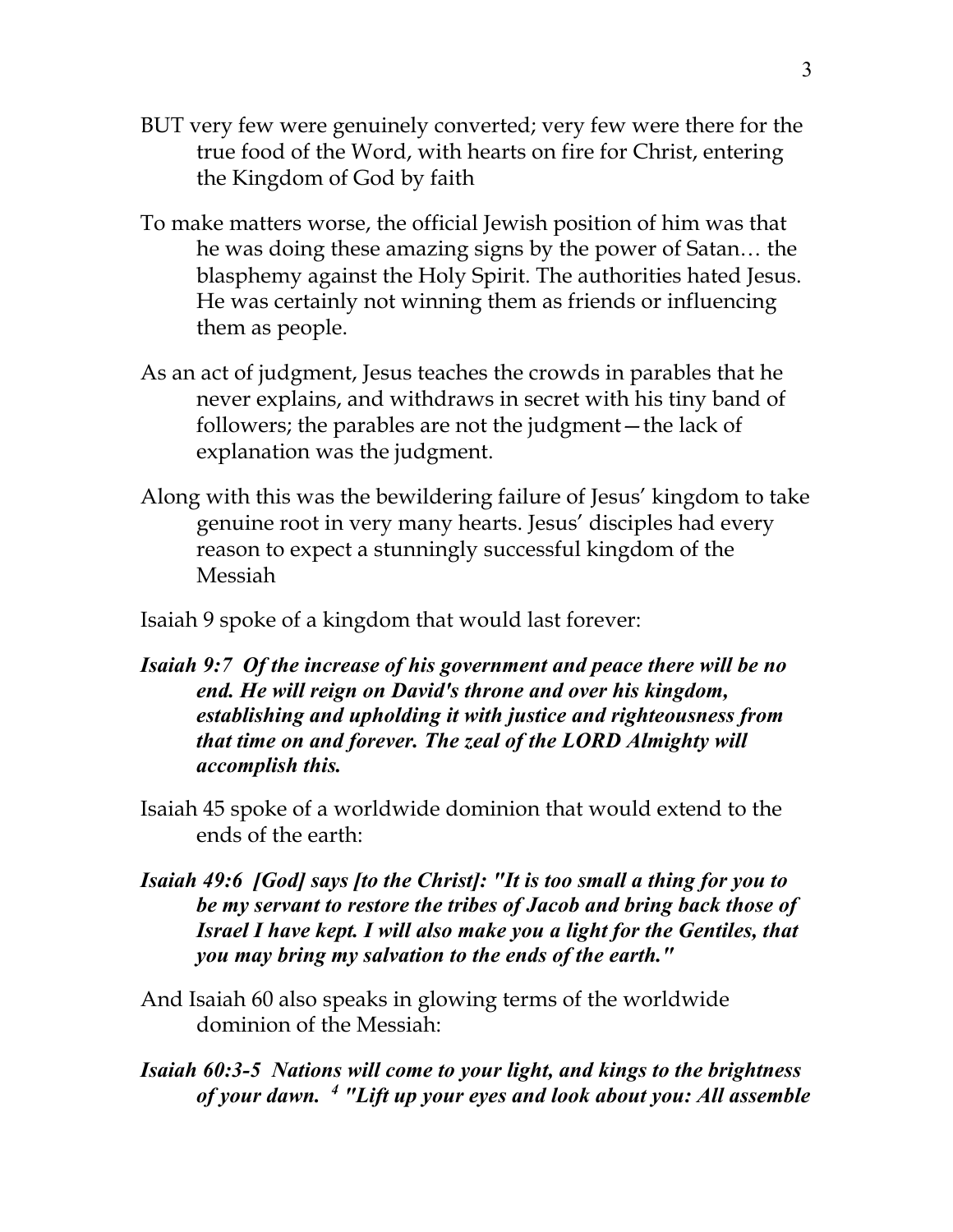*and come to you; your sons come from afar, and your daughters are carried on the arm. 5 Then you will look and be radiant, your heart will throb and swell with joy; the wealth on the seas will be brought to you, to you the riches of the nations will come.*

- And Solomon's majestic Psalm 72 exults in the eternal glorious reign of the Messiah:
- *Psalm 72:5-11 He will endure as long as the sun, as long as the moon, through all generations. 6 He will be like rain falling on a mown field, like showers watering the earth. 7 In his days the righteous will flourish; prosperity will abound till the moon is no more. 8 He will rule from sea to sea and from the River to the ends of the earth. <sup>9</sup> The desert tribes will bow before him and his enemies will lick the dust. 10 The kings of Tarshish and of distant shores will bring tribute to him; the kings of Sheba and Seba will present him gifts. 11 All kings will bow down to him and all nations will serve him.*
- BUT instead of this glorious kingdom, most of the Jews at that time, led by their unbelieving, jealous, and power-hungry leaders, were rejecting Jesus as the Messiah. Jesus responds by telling parables with no explanation… leading many of his enemies to say he was demon-possessed or out of his mind since the stories made no sense.

Privately, his disciples were wondering if this was really it:

### *Luke 13:23 Someone asked him, "Lord, are only a few people going to be saved?"*

Even John the Baptist!!

## *Matthew 11:2-3 When John heard in prison what Christ was doing, he sent his disciples 3 to ask him, "Are you the one who was to come, or should we expect someone else?"*

Jesus was in some house, surrounded by a small, weak band of common people who loved his teachings… these were the best of the vast crowd that mobbed him day after day for healings.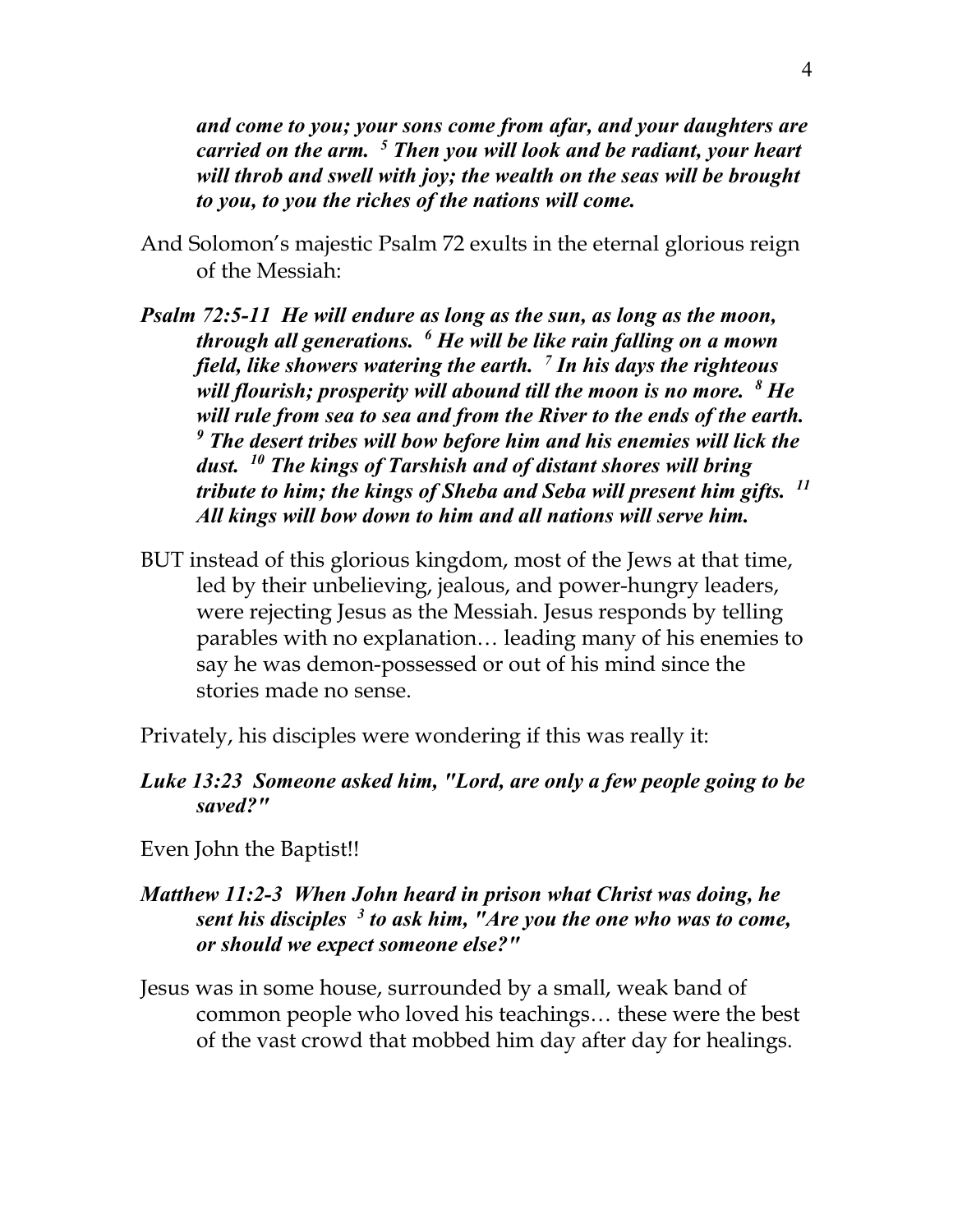- This hardly seemed like the beginning of a vast, glorious Davidic Kingdom in which the Gentiles would come and bow down before him.
- Mark 4 is Jesus' developed manifesto for his plan of worldwide gospel advance; and it includes explanation for people's rejection of the gospel, as well as the final success of it
- The Parable of the Seed and the Soils: the most important parable… it is the gateway parable; if you understand this one parable, you can understand them all. The Kingdom of God is like seed that is spread on different soils. Three of the soils produce no harvest: the path, the rocky soil, and the thorny soil. Three of the soils produce a stunning harvest—some 30, some 60, some even 100 times what was sown. SO do not despise the day of small things; instead, be very careful what kind of soil your own soul is as you hear the Word of the Gospel.
- Then Jesus says the explanations are for the insiders, not for the outsiders… at the present time. But the day will come when the light of the Word of God will shine brightly for all to see. Jesus is the light of the world and God did not bring that light into the world to hide it under a bowl or a bed!!
- *Mark 4:22-23 For whatever is hidden is meant to be disclosed, and whatever is concealed is meant to be brought out into the open. 23 If anyone has ears to hear, let him hear.*
- In other words, MY TEACHINGS which are presently hidden, secretly explained behind closed doors is intended to be disclosed, revealed, to the ends of the earth!

The real issue is HOW YOU HEAR the Word of God!

- *Mark 4:24-25 "Consider carefully what you hear," he continued. "With the measure you use, it will be measured to you-- and even more. 25 Whoever has will be given more; whoever does not have, even what he has will be taken from him."*
- If you receive the Word of God, the gospel, and grow in it, you will produce more and more fruit. The measure you use on earth is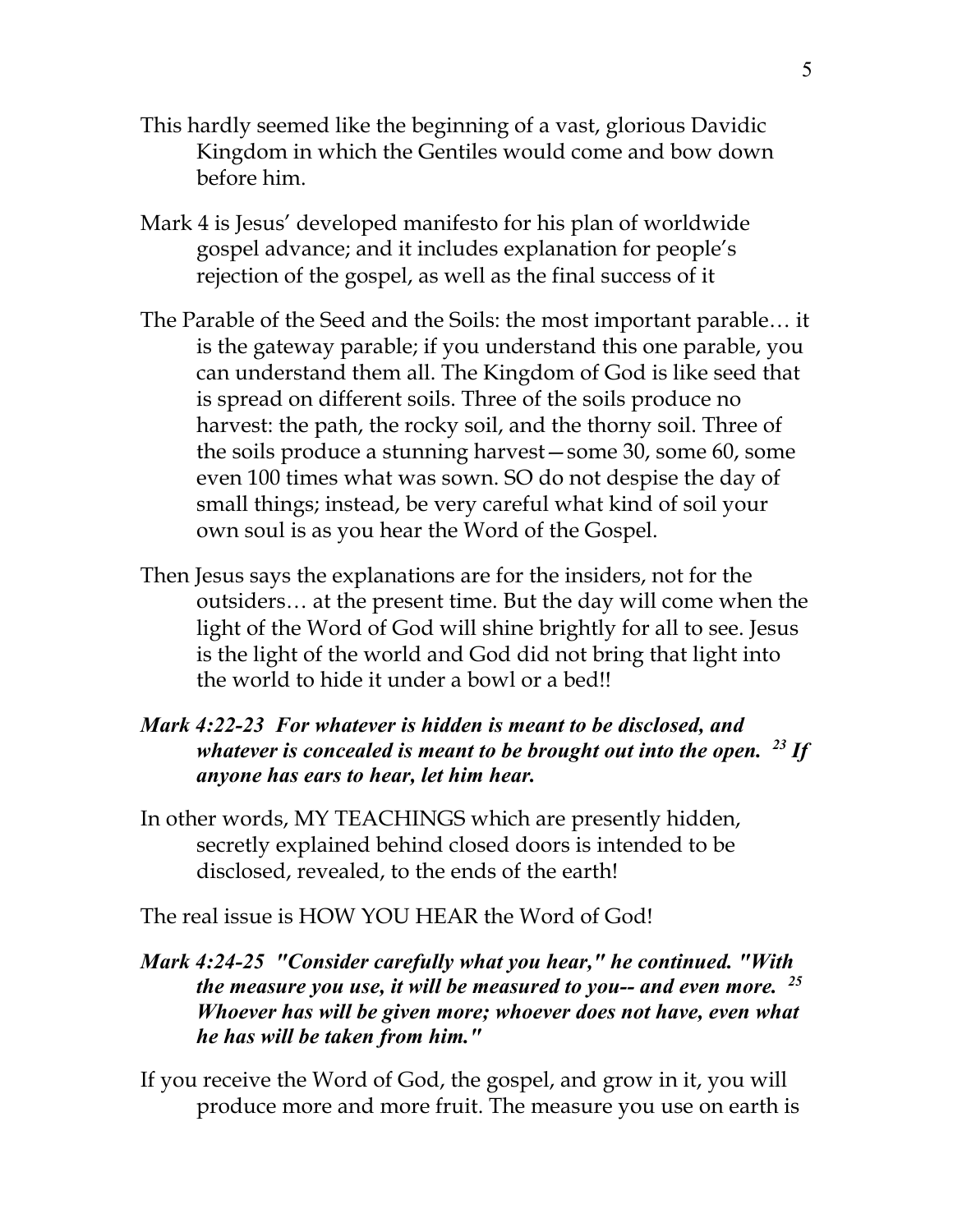the measure of reward you will get in heaven… the size of your personal harvest in the gospel will correspond to the measure you give to the Word. But for those who hear and do nothing with the Word, everything they once had will be taken from them.

Last week, we saw this parable:

- *Mark 4:26-29 He also said, "This is what the kingdom of God is like. A man scatters seed on the ground. 27 Night and day, whether he sleeps or gets up, the seed sprouts and grows, though he does not know how. 28 All by itself the soil produces grain-- first the stalk, then the head, then the full kernel in the head. 29 As soon as the grain is ripe, he puts the sickle to it, because the harvest has come."*
- The basic idea is this: People spread the word of the gospel; God alone can make it grow… our power contributes nothing, our diligence, our knowledge. The true spiritual growth of the kingdom is something only God understands and only God can make happen.
- Now in today's parable, Jesus is saying, "No matter how apparently small the beginnings of the Kingdom of God, the end will be immense and spectacular."
- II. The Parable of the Mustard Seed
- *Mark 4:30-32 Again he said, "What shall we say the kingdom of God is like, or what parable shall we use to describe it? 31 It is like a mustard seed, which is the smallest seed you plant in the ground. 32 Yet when planted, it grows and becomes the largest of all garden plants, with such big branches that the birds of the air can perch in its shade."*
	- A. Again: What is a "Parable?"
		- 1. Greek means "to lay alongside"… it is a comparison
		- 2. Using something from everyday life to teach us about the nature of his spiritual kingdom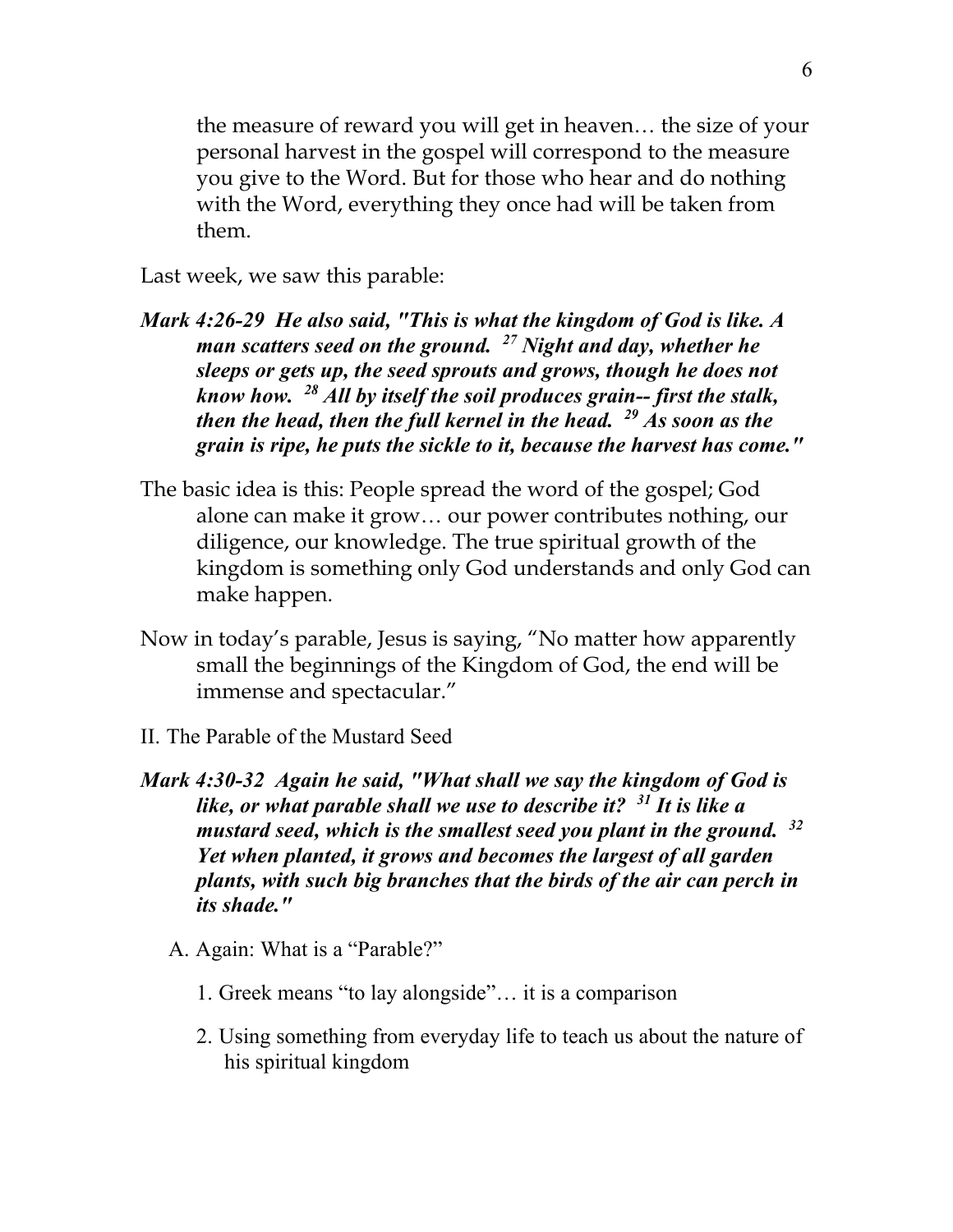- 3. He uses a preponderance of agricultural parables, and this is no different
- 4. Parables are best when we focus on one main central lesson and don't press the details too much
- B. The Main Lesson
- The main lesson is: DON'T WORRY about the apparent failure of the gospel… the Kingdom of God has a small beginning but an immeasurably glorious… and BIG end!
	- C. The Problem with the Mustard Seed
		- 1. R.C. Sproul spoke of his involvement with the Council for Biblical Inerrancy; he said a former evangelical scholar had abandoned his commitment to biblical inerrancy specifically on this issue: Jesus was WRONG about the mustard seed being the smallest of all seeds; there are MANY seeds that are smaller than the mustard seed; I myself went to our spice cabinet a few years ago and saw a container of mustard seeds and they were pretty big for seeds—big and round; so I get it
		- 2. HOWEVER Sproul was astounded that anyone could throw over their whole theology on this one detail!
			- a. He said we do not think that Jesus' words need to be extended to a universal scientific statement—it's more like hyperbole; like in Mark 1:45 "People came to him FROM EVERYWHERE"… we all know that is not to be taken literally! No one went from North America, or Antarctica or the moon
			- b. Secondly, we don't know for sure which species of mustard Jesus was referring to; the mustard seeds in our kitchen cabinet are probably a different genetic category; I saw a video on Youtube about the type of mustard seed Jesus was probably referring to, and a cluster of a hundred seeds was in this man's hand, and the seeds looked like tiny black powder... he pulled a seed off to the side and it stuck to his index finger; the camera zoomed in and it looked smaller than the tip of a pin—not the head of a pin, the sharp end! It was that tiny!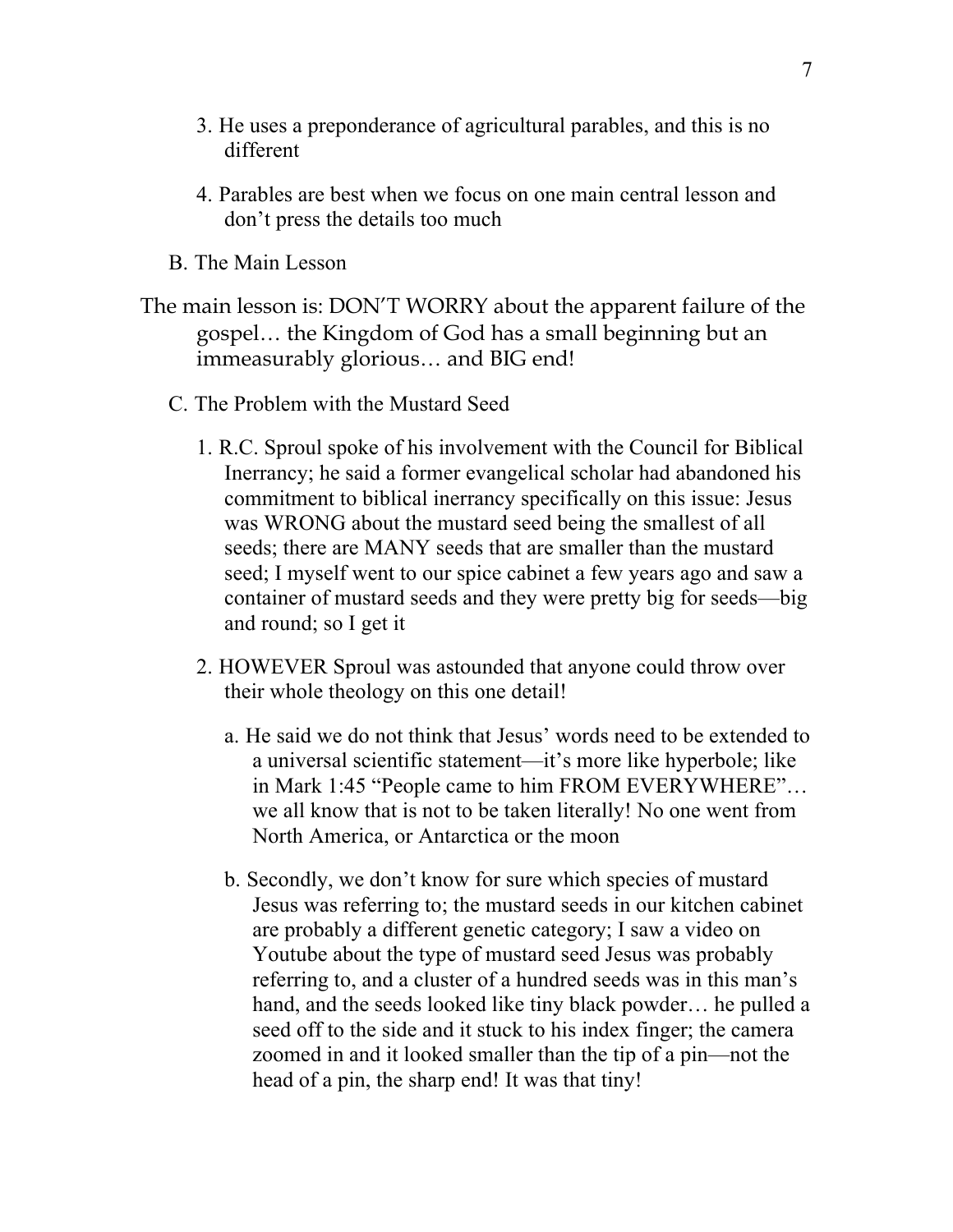- c. Thirdly, in Jewish rabbinic speech and the common language of everyday Jews of Jesus' day, mustard seeds were proverbial for being superlatively small—there's small, there's smaller, then there's smallest. Mustard seeds are in that third category
- D. The Growth of the Seed
	- 1. Jesus says it grows and becomes a small tree, the largest of all garden plants
	- 2. No, it does not grow as large as a cedar of Lebanon! But in terms of herbs that a family would plant in their garden, it is the most dominant of all those plants
	- 3. Research shows that these mustard plants would grow as tall as a man… six feet high or more
	- 4. Jesus says they become a tree with SUCH BIG BRANCHES that the birds of the air can "settle down" or "nest" or "perch" in its shade
	- 5. So either they can build their nests on these big branches, or the branches become so thick and leafy that the birds can live under the shade
- Translated: the Kingdom of God is going to grow from a tiny beginning to something vast and broad and dramatic and amazing
	- E. Connected to Nebuchadnezzar
		- 1. This reminds me of Nebuchadnezzar's dream in Daniel 4
		- 2. The Babylonian tyrant had a dream in which he saw a mighty tree
- *Daniel 4:10-12 I looked, and there before me stood a tree in the middle of the land. Its height was enormous. 11 The tree grew large and strong and its top touched the sky; it was visible to the ends of the earth. 12 Its leaves were beautiful, its fruit abundant, and on it was food for all. Under it the beasts of the field found shelter, and the birds of the air lived in its branches; from it every creature was fed.*

Daniel interpreted the dream: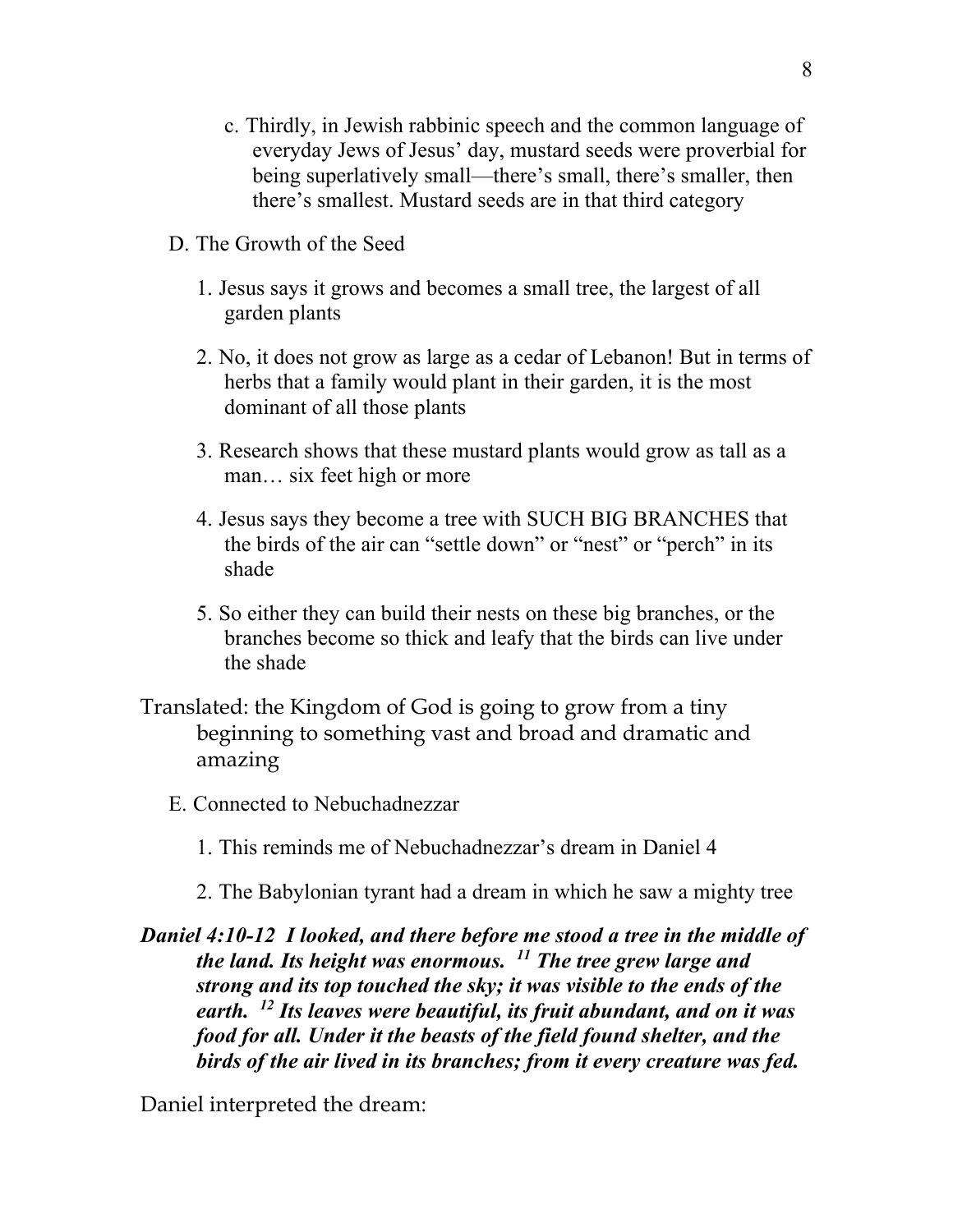- *Daniel 4:20-22 The tree you saw, which grew large and strong, with its top touching the sky, visible to the whole earth, 21 with beautiful leaves and abundant fruit, providing food for all, giving shelter to the beasts of the field, and having nesting places in its branches for the birds of the air-- 22 you, O king, are that tree! You have become great and strong; your greatness has grown until it reaches the sky, and your dominion extends to distant parts of the earth.*
- Now in the dream, the tree is condemned by God to be chopped down, and its branches all stripped off… all the fruit stripped off, the birds and beasts living under its shade scattered
- BUT the tree of the Kingdom of God will never be destroyed… that is the lesson of the Book of Daniel:
- *Daniel 2:44 "In the time of those kings, the God of heaven will set up a kingdom that will never be destroyed, nor will it be left to another people.*
- Or as Nebuchadnezzar will say himself as he wrote that chapter, Daniel 4:

#### *Daniel 4:34 His dominion is an eternal dominion; his kingdom endures from generation to generation.*

- So… the Kingdom of God will be a mighty tree with a vast root system and innumerable leafy fruitful branches that will last for all eternity! That represents PEOPLE from all over the world finding rest and flourishing in Christ's lavish, eternal kingdom
- III. Jesus is the First and Greatest Seed
	- A. With Both the Lamp and the Mustard Seed: Jesus is First, and We Follow His Pattern
		- 1. Jesus is the Lamp that Cannot Be Hidden: Mark 4:21

#### *Mark 4:21 He said to them, "Do you bring in a lamp to put it under a bowl or a bed? Instead, don't you put it on its stand?*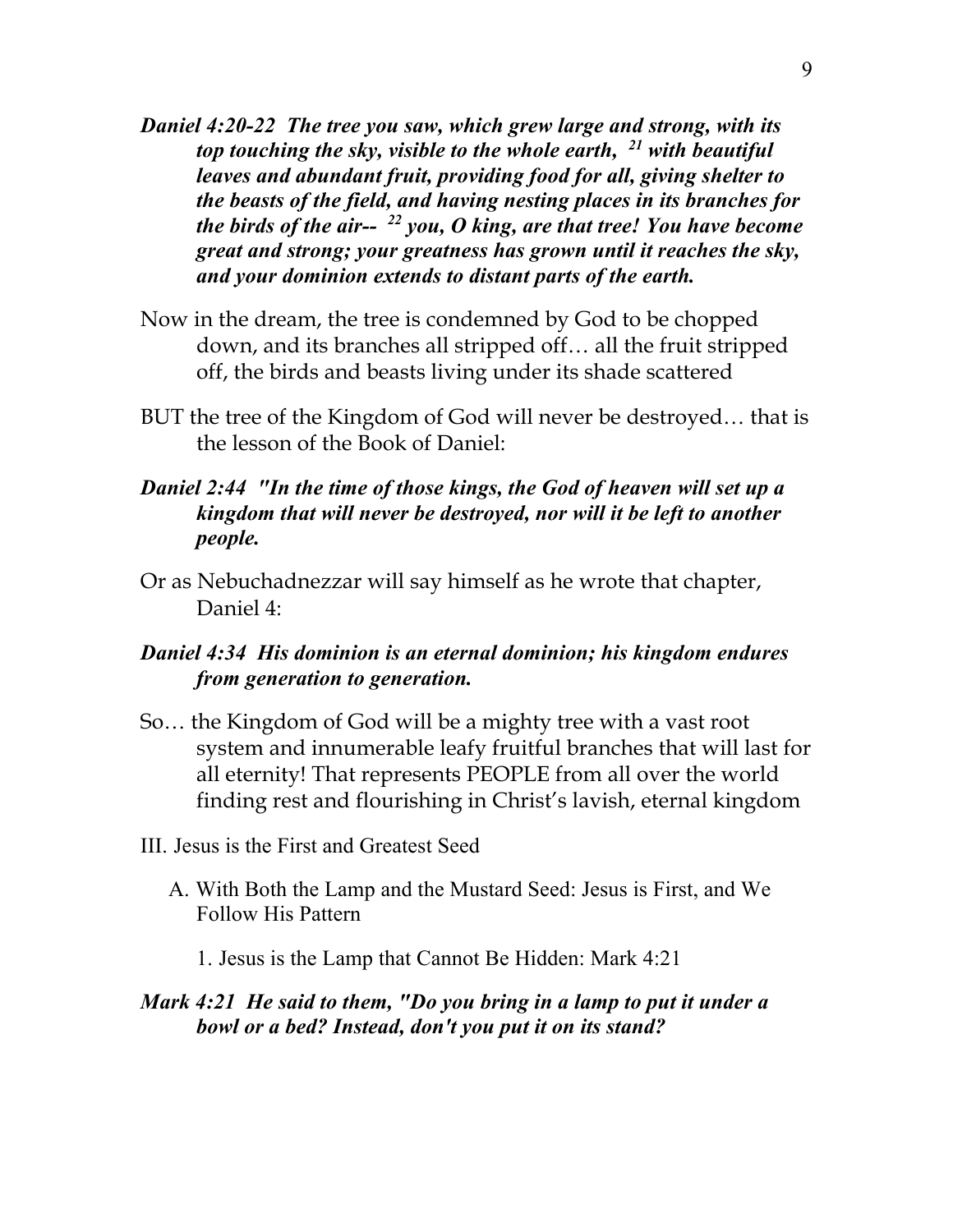- *John 8:12 When Jesus spoke again to the people, he said, "I am the light of the world. Whoever follows me will never walk in darkness, but will have the light of life."*
- *Isaiah 9:2 The people walking in darkness have seen a great light; on those living in the land of the shadow of death a light has dawned.*
- BUT THEN, Jesus said this to US
	- 2. We are the light of the world: Matthew 5
- *Matthew 5:14-16 "You are the light of the world. A city on a hill cannot be hidden. 15 Neither do people light a lamp and put it under a bowl. Instead they put it on its stand, and it gives light to everyone in the house. 16 In the same way, let your light shine before men, that they may see your good deeds and praise your Father in heaven.*
- So, Jesus is the pattern; we follow his pattern to achieve the growth of the kingdom
	- B. Jesus the First Seed; We Follow His Pattern
		- 1. Jesus linked the concept of a seed falling into the ground with his own death
- *John 12:24-26 I tell you the truth, unless a kernel of wheat falls to the ground and dies, it remains only a single seed. But if it dies, it produces many seeds. 25 The man who loves his life will lose it, while the man who hates his life in this world will keep it for eternal life. 26 Whoever serves me must follow me; and where I am, my servant also will be. My Father will honor the one who serves me.*
	- 2. This is the lasting pattern for the spread of the gospel… willingness to die to ourselves, by faith to give up ourselves to spread the gospel
- IV. Our Acts of Faith are Countless Mustard Seeds
	- A. Later, Jesus Will Use the Mustard Seed Analogy to Speak of our Faith
- *Matthew 17:20 I tell you the truth, if you have faith as small as a mustard seed, you can say to this mountain, 'Move from here to there' and it will move. Nothing will be impossible for you."*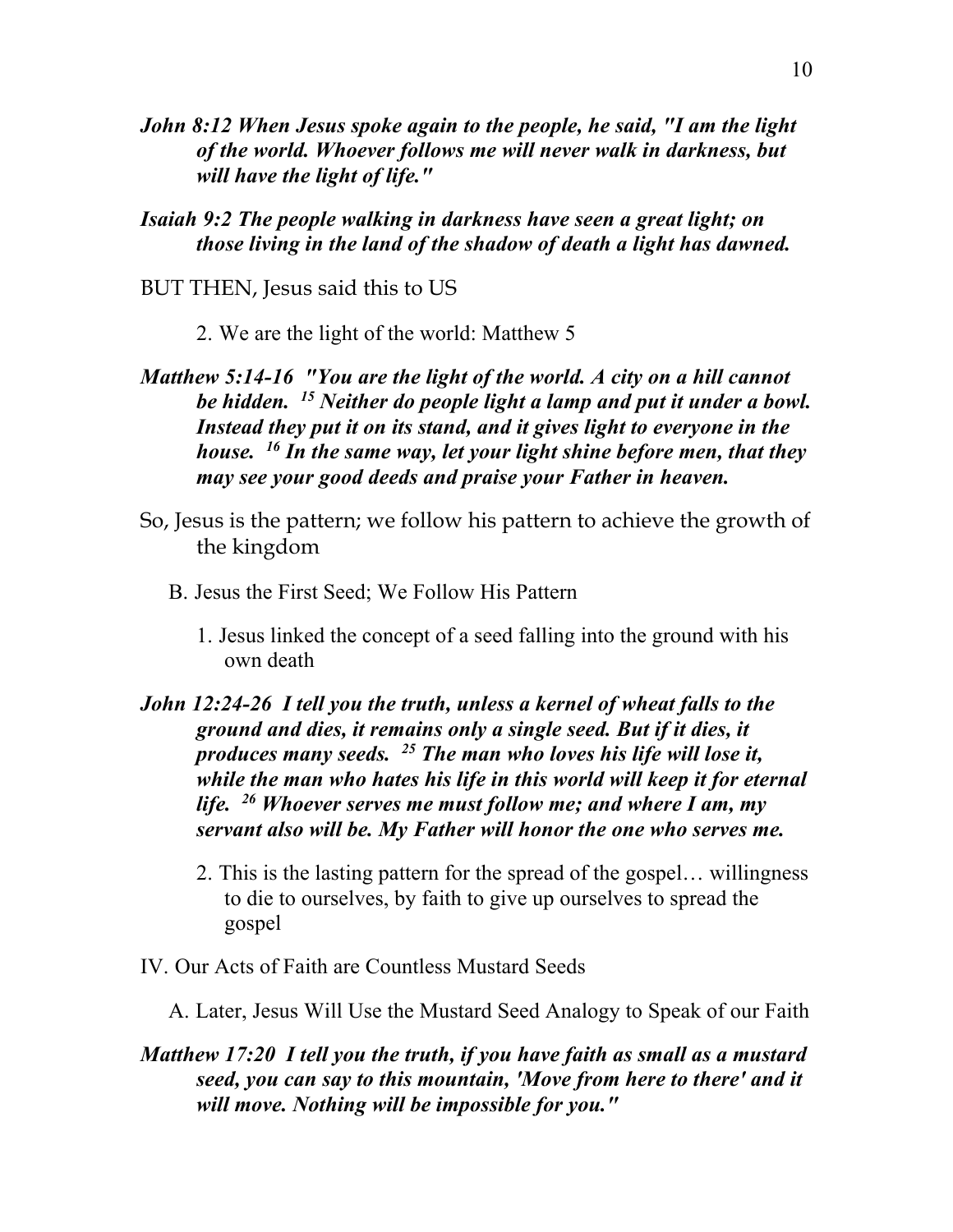- B. The Smallest Things We Do Can Have Eternal Impact
	- 1. Church history is full of seemingly minor moments that end up having massive impact, even for all eternity
	- 2. We can easily become discouraged and wonder "What difference does anything I do make at all??"
	- 3. We can "despise the day of small things"… like Zechariah 4:10; the replacement temple the returning exiles had been able to build was very small and unimpressive compared to Solomon's glorious temple that the Babylonians had destroyed
	- 4. But God has the power to take the smallest act of obedience and make something great of it
	- 5. The faith like a mustard seed which is able to move a mountain behind all of that is the limitless power of omnipotence… the infinite power of Almighty God
- C. Examples of tiny acts of obedience
	- 1. The daily work of a Christian mother singing "Jesus loves me this I know" to her child as she lays the baby down for the night, night after night; gradually, the words of that simple song start to take root in their growing minds; one day, the truth of the gospel comes alive in their souls; their lives in Christ develop to be a vast and complex as the mustard tree—many leafy branches, many eternal consequences; all because a mom faithfully sang and whispered gospel truth into her babies' ears
	- 2. Or take a man giving himself to sharing the gospel with a barista at a coffee shop; he comes faithfully week after week, the barista knows he is a Christian; they have several gospel conversations; nothing ever seems to come of it; but one day, he says something the unsaved man has never heard before… it is a simple comment, but it reminds him of something he heard from another man years ago and there's no way this guy could have known to say that; he cannot shake that one comment… it keeps him up that night… one phrase, a unique comment… it lodges like a HOT COAL in his mind and shatters his resistance to Christ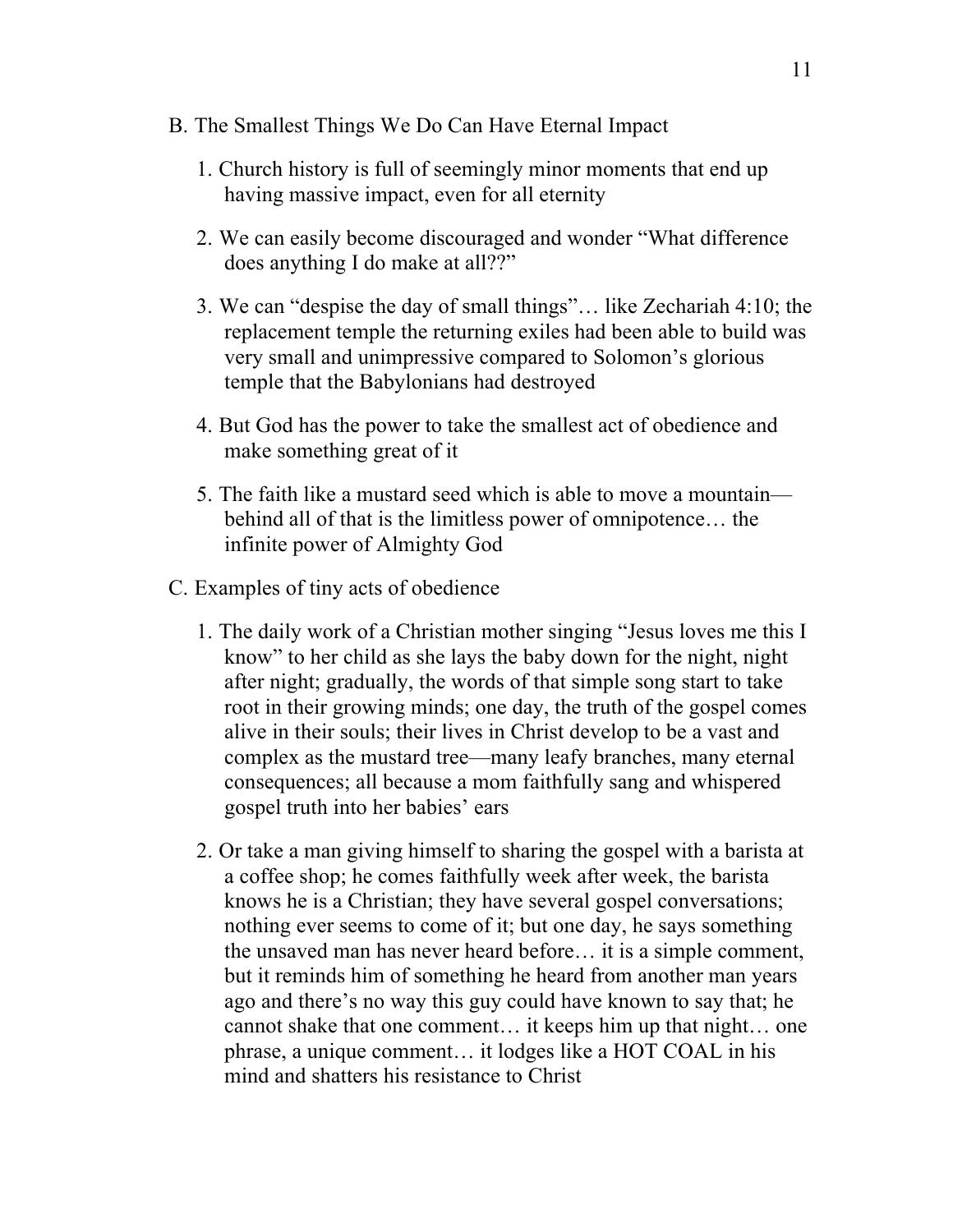- 3. Little moments of faithful service… writing an encouraging note on a bill at a restaurant and leaving a big tip… at precisely a time when the server is desperately hurting for cash
- 4. Following an inner prompting from the Spirit and calling a lost friend from college just to say hi, not knowing she has been battling depression and was sliding toward suicide; you never find out until years later that your phone call probably saved her life
- 5. Secret patterns of prayer for missionaries… feeling led, feeling prompted by the Spirit, stopping and praying for one of them not to be discouraged, not to give up… never knowing till heaven that that was the moment they needed it the most
- 6. Like the widow giving her two tiny copper coins which together made up a fraction of a penny, how many children have put in tiny amounts of money into the offering plate… and God saw and moved and used that giving to establish a pattern in their growing hearts that led to eternally fruitful ends
- 7. Mustard seeds of faith, mustard seeds of sacrificial service… growing into big things later… a word, a prayer, a gift, an act of kindness, a gesture, an encouraging note, a song sung… the universe is made up of atoms, the Kingdom of God is made up of mustard seeds of faith-works
- 8. It is a vast pattern that God is using every single day, in the pattern of Jesus' death on the cross… a willingness to die to yourself and to serve God and others… never knowing what effect your small acts of obedience will have in eternity
- V. The Glorious Consummation of Christ's Kingdom
	- A. So, How Big Will Christ's Mustard Tree End Up??
		- 1. Heaven alone can tell
		- 2. Of course, there is this

### *Revelation 7:9-10 After this I looked and there before me was a great multitude that no one could count, from every nation, tribe, people and language, standing before the throne and in front of the Lamb.*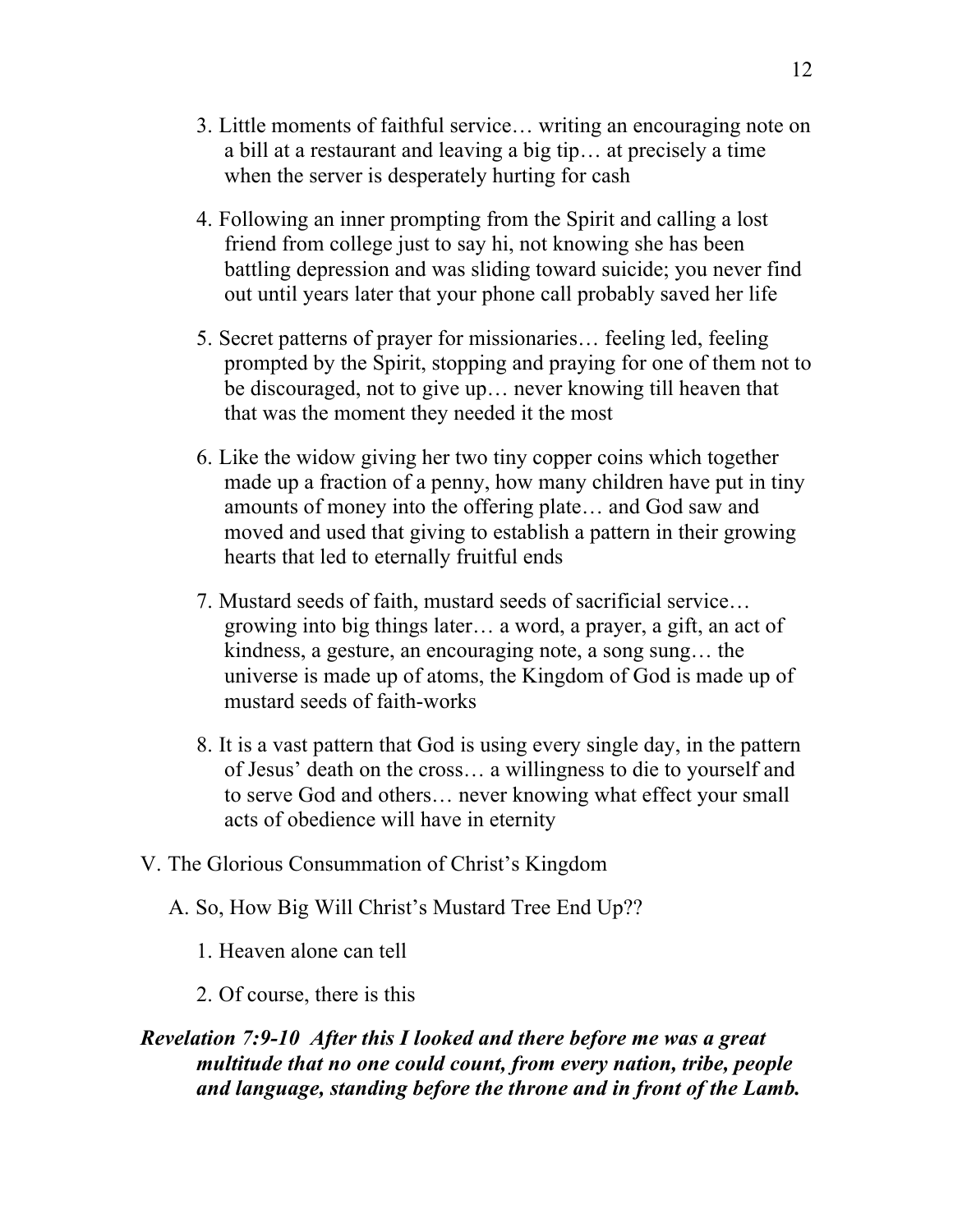#### *They were wearing white robes and were holding palm branches in their hands. 10 And they cried out in a loud voice: "Salvation belongs to our God, who sits on the throne, and to the Lamb."*

- 3. In the language of Daniel 4 and Nebuchadnezzar's tree, these are the fruit and the animals and birds from the ends of the earth that come to live under its shade forever
- 4. These are souls, individual human beings, rescued from Satan's dark prison, who will spend eternity in Christ's heavenly Kingdom
- 5. The church is presently immeasurably bigger than you can possibly imagine
- B. From Jerusalem to the Ends of the Earth
	- 1. The death of one man, Jesus Christ, changed all of human history
	- 2. So also the tiny cluster of ordinary people, the Twelve Apostles and a number of others, gathered in that upper room on the Day of Pentecost, were also like a mustard seed
	- 3. The Spirit was poured out on them, and they poured out into the streets to change the world
	- 4. They moved out in Jerusalem, spread out boldly from there to Judea… then Philip and others brought the gospel to Samaria, then the Ethiopian eunuch took it south along the winding course of the Nile to his African nation… merchants and tradesmen and travelers in caravans brought the gospel along ancient trade routes; coastal traders poked along the inlets and cliffs and coastlines of the Mediterranean Sea; apostles took the gospel as far east as India and it seems as far west as Spain
	- 5. The tiny mustard seed of 120 believers began to turn the world upsidedown for Christ
	- 6. That amazing pattern has continued to this present day… to the distant coastlands and farthest islands—Moravians to the sugar plantations of the West Indies, William Carey to India, Adoniram Judson to Burma, Hudson Taylor to the inland regions of China, David Livingstone to the heart of the Dark Continent of Africa